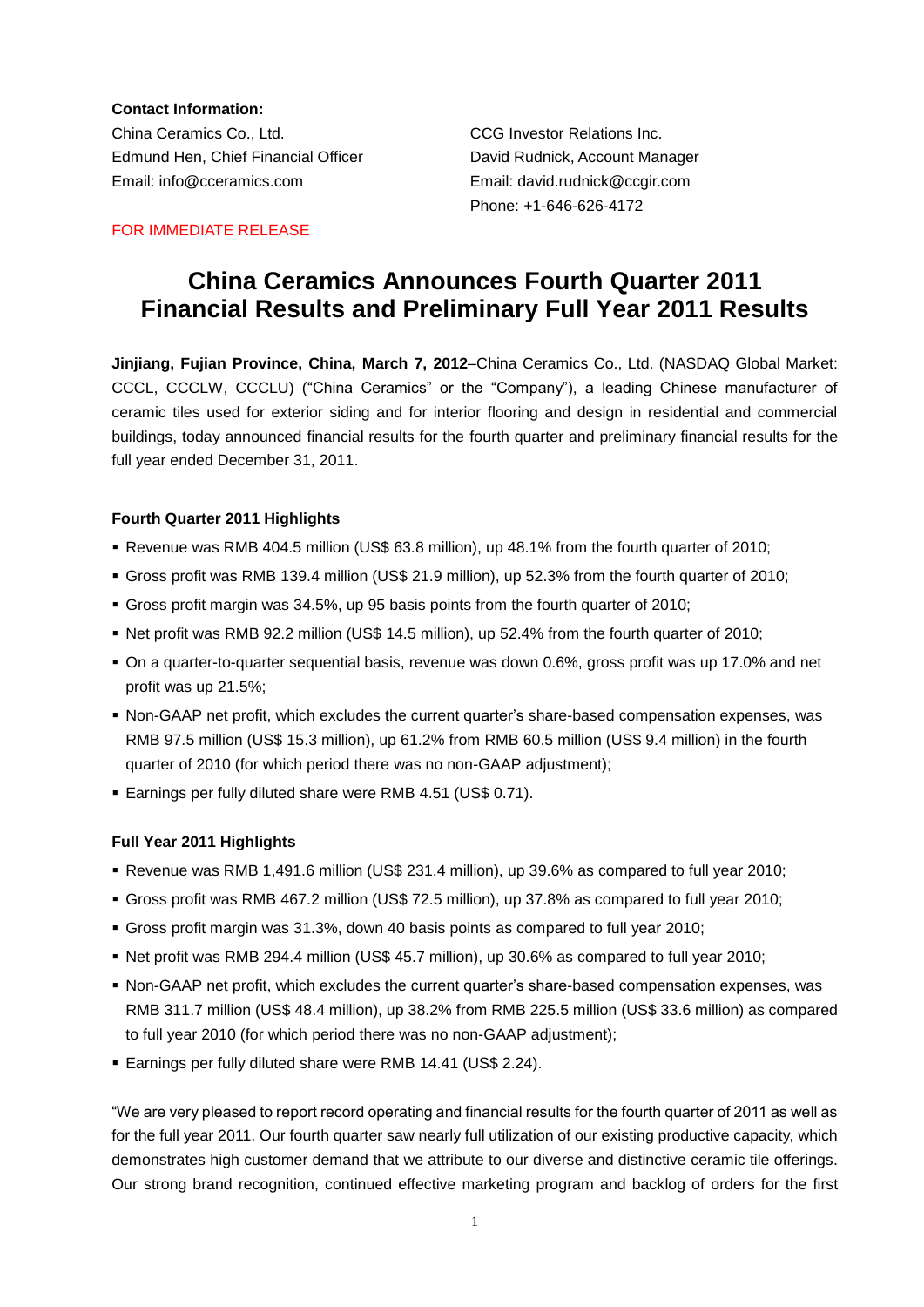quarter of 2012 offers encouragement for the year ahead," said Mr. Jiadong Huang, CEO of China Ceramics.

"Our annual production capacity of ceramic tiles is currently 52 million square meters, consisting of 42 million square meters from our Hengda facility and 10 million square meters from our Hengdali facility. We are expecting an additional 20 million square meters of capacity at Hengdali by the second quarter of 2012, which would increase our total annual production capacity to 72 million square meters of ceramic tiles," continued Mr. Huang.

"The results of our capacity expansion plan and our year-to-year financial comparisons are strong as we continue to execute our strategic growth plan. In addition to full utilization of the Hengdali facility, we expect to experience additional growth as we improve the efficiency of our two facilities, expand our marketing reach and continue to focus on high-end, high margin ceramic tile products," concluded Mr. Huang.

#### **Fourth Quarter 2011 Results**

**Revenue** for the fourth quarter ended December 31, 2011 was RMB 404.5 million (US\$ 63.8 million), up 48.1% from RMB 273.1 million (US\$ 42.5 million) from the fourth quarter ended December 31, 2010. The year-over-year increase in revenue was primarily driven by a 22.8% increase in the sales volume of ceramic tiles to 12.4 million square meters in the fourth quarter of 2011 from 10.1 million square meters in the fourth quarter of 2010. In addition, the average selling price increased in the fourth quarter of 2011 to RMB 32.7 per square meter compared to RMB 27.0 per square meter in the comparable quarter of 2010 due to a change in the sales mix, with more sales coming from higher priced new rustic series ceramic tiles which had been produced from our new Hengdali facility at phase II during the preliminary production stage. We were able to increase our sales volume due to the increased production capacity at the Hengda facility together with our current capacity from the Hengdali facility. The Hengdali facility Phase II expansion had its preliminary production stage testing in November and December of 2011.

**Gross profit** for the fourth quarter ended December 31, 2011 was RMB 139.4 million (US\$ 21.9 million), up 52.3% from RMB 91.5 million (US\$ 14.2 million) for the fourth quarter ended December 31, 2010. The year-over-year increase in gross profit was mostly driven by higher sales volume in the most recent quarter. Gross profit margin was 34.5% for the fourth quarter ended December 31, 2011 compared to 33.5% for the same period of 2010.

**Selling and distribution expenses** for the fourth quarter ended December 31, 2011 were RMB 3.1 million (US\$ 0.5 million), or 0.8% of sales, compared to RMB 2.4 million (US\$ 0.4 million), or 0.9% of sales, in the fourth quarter of 2010. The year-over-year increase in selling expenses was primarily due to increased travel expenses of RMB 0.2 million (US\$ 0.04 million) and labor cost of RMB 0.3 million (US\$ 0.05 million).

**Administrative expenses** for the fourth quarter ended December 31, 2011 were RMB 12.2 million (US\$ 1.9 million), up 87.7% from RMB 6.5 million (US\$ 1.0 million) in the fourth quarter of 2010. The year-over-year increase in administrative expenses was primarily due to RMB 5.4 million (US\$ 0.8 million) of non-cash share-based compensation expenses related to the 2010 Incentive Compensation Plan, which is designed to retain directors and senior management. It is expected that additional non-cash share-based compensation expenses of approximately RMB 8.3 million (US\$ 1.3 million) will be incurred from January 2012 to January 2014.

**Profit before taxation** for the fourth quarter ended December 31, 2011 was RMB 125.4 million (US\$ 19.7 million), up 52.7% from RMB 82.1 million (US\$ 12.7 million) in the fourth quarter of 2010. The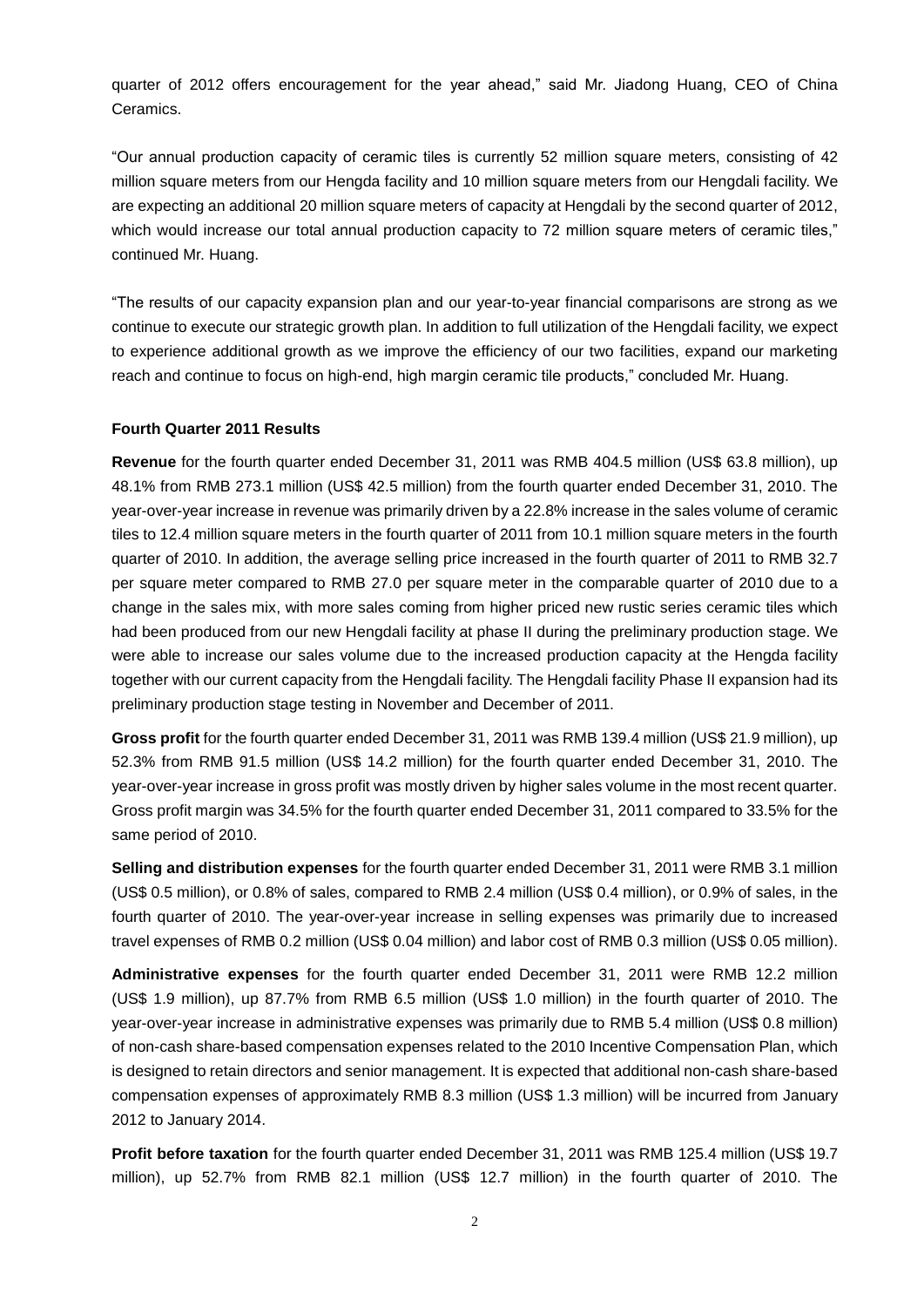year-over-year increase in profit before taxation was the result of higher gross profit partially offset by higher selling and administrative expenses.

**Net profit** for the fourth quarter ended December 31, 2011 was RMB 92.2 million (US\$ 14.5 million), up 52.4% from RMB 60.5 million (US\$ 9.4 million) in the same period of 2010. The year-over-year increase in net profit was the result of higher gross profit, but offset by higher selling and administrative expenses and income tax expenses.

**Earnings per fully diluted share** were RMB 4.51 (US\$ 0.71) for the fourth quarter ended December 31, 2011, up 21.6% from RMB 3.71 (US\$ 0.58) over the same period in 2010. Earnings per fully diluted share in the fourth quarter of 2011 were computed using 20.4 million shares while net earnings per fully diluted share in the fourth quarter of 2010 were computed using 16.3 million shares.

**Non-GAAP profit before taxation,** which excludes share-based compensation expenses, was RMB 130.8 million (US\$ 20.6 million) in the fourth quarter ended December 31, 2011, up 59.3% from RMB 82.1 million (US\$ 12.7 million) in 2010 (for which period there was no non-GAAP adjustment).

**Non-GAAP net profit,** which excludes share-based compensation expenses, was RMB 97.5 million (US\$ 15.3 million) in the fourth quarter ended December 31, 2011, an increase of 61.2% from RMB 60.5 million (US\$ 9.4 million) in the fourth quarter of 2010 (for which period there was no non-GAAP adjustment).

**Non-GAAP earnings per fully diluted share,** which excludes share-based compensation expenses, was RMB 4.77 (US\$ 0.75) in the fourth quarter ended December 31, 2011, up 28.6% from RMB 3.71 (US\$ 0.58) in the same period of 2010 (for which period there was no non-GAAP adjustment).

## **Full Year 2011 Results**

Revenue for the year ended December 31, 2011 increased by 39.6% to RMB 1,491.6 million (US\$ 231.4 million) compared to the year ended December 31, 2010. Gross profit was RMB 467.2 million (US\$ 72.5 million), up 37.8% from RMB 339.0 million (US\$ 50.5 million) in the year ended December 31, 2010. Gross margin was 31.3% compared to 31.7% in the same period of 2010. Selling expenses were RMB 11.8 million (US\$ 1.8 million), compared to RMB 7.2 million (US\$ 1.1 million) in the same period of 2010. Administrative expenses were RMB 46.1 million (US\$ 7.1 million), compared to RMB 25.5 million (US\$ 3.8 million) for the same period of 2010. Net profit for the year ended December 31, 2011 was RMB 294.4 million (US\$ 45.7 million), up 30.6% from the same period of 2010. Non-GAAP net profit, which excludes share-based compensation expenses, was RMB 311.7 million (US\$ 48.4 million) for the year ended December 31, 2011, an increase of 38.2% from RMB 225.5 million (US\$ 33.6 million) in the same period of 2010 (for which period there was no non-GAAP adjustment). Earnings per fully diluted share were RMB 14.41 (US\$ 2.24) for the year 2011 and RMB 15.26 (US\$ 2.37) on a non-GAAP basis, down from RMB 16.96 (US\$ 2.53) in the same period of 2010. Earnings per fully diluted share for the year 2011 were computed using 20.4 million shares while net earnings per fully diluted share for the year 2010 were computed using 13.3 million shares.

## **Fourth Quarter 2011 Statements of Selected Financial Position Items**

 Cash and bank balances were RMB 42.1 million (US\$ 6.7 million) as of December 31, 2011, compared with RMB 263.5 million (US\$ 39.9 million) as of December 31, 2010. The decrease in cash and bank balances was attributed to the purchase of new kilns and production lines to replace older manufacturing equipment at the Hengda facility as well as the continuation of Phase II construction at the Hengdali facility during the year ended December 31, 2011.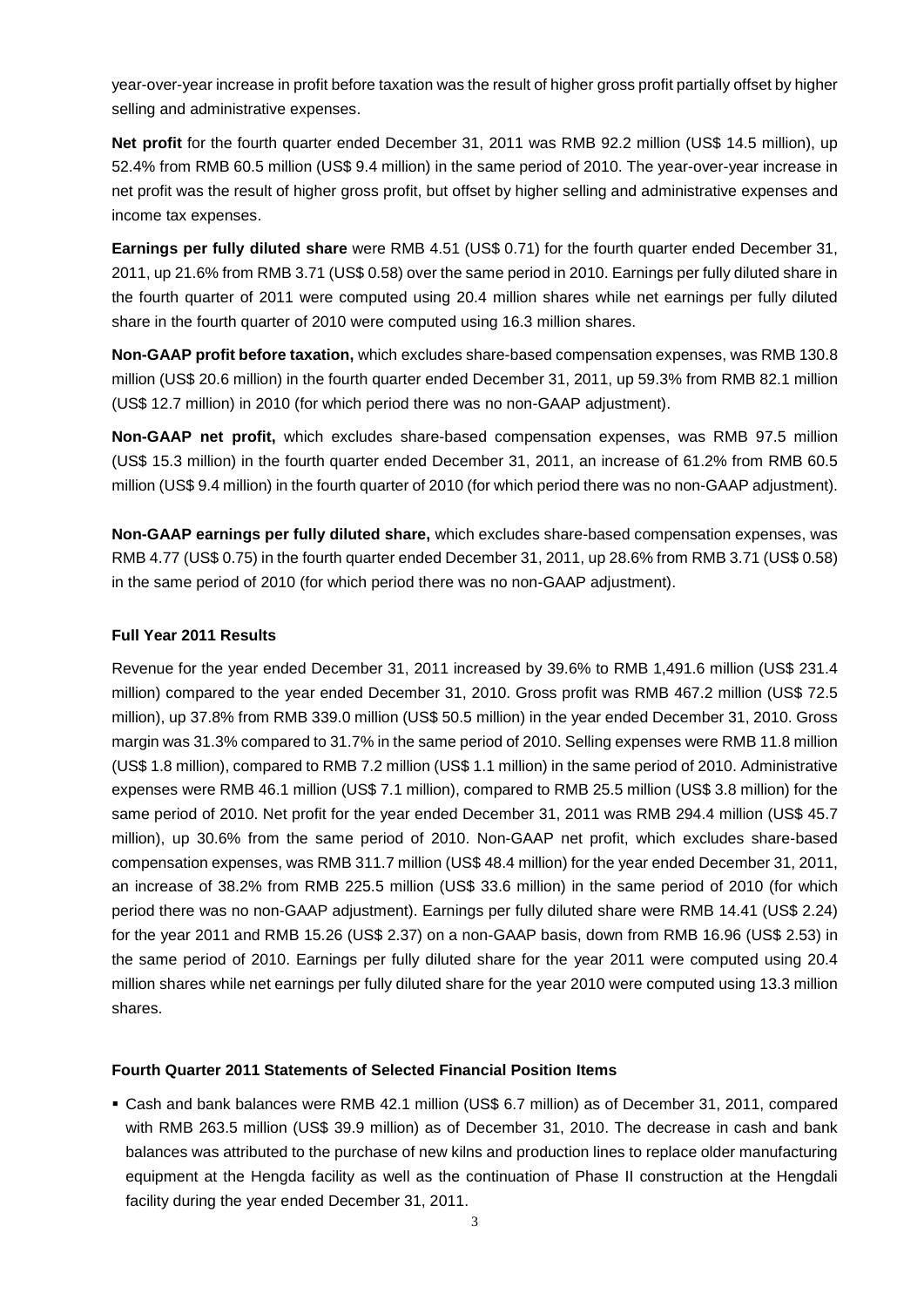- Inventory turnover was 84 days as of December 31, 2011 compared with 73 days as of December 31, 2010. The increase in inventory turnover was mainly due to the increased balance of finished goods in Hengdali as of December 31, 2011. The Hengdali facility Phase II expansion had its preliminary production stage testing in November and December of 2011, which caused the increase in inventory.
- Trade receivables turnover was 93 days as of December 31, 2011 compared with 95 days as of December 31, 2010. The Company's trade receivables include a 17% value-added-tax ("VAT"), whereas reported revenue is net of VAT. Trade receivables turnover excluding VAT amounts was 79 days as of December 31, 2011 compared with 81 days as of December 31, 2010. The trade receivables turnover was flat for the quarter ended December 31, 2010 due to tight management control over trade receivables collection.
- Trade payables turnover was 77 days as of December 31, 2011 compared with 76 days as of December 31, 2010.
- **Bank borrowings (including both short-term borrowings and long-term borrowings) were RMB 185.0** million (US\$ 29.4 million) as of December 31, 2011 compared to RMB 97.0 million (US\$ 14.7 million) as of December 31, 2010. The bank borrowings were used for working capital and the increase was to provide a better cash position in light of capital expenditure requirements.

## **Liquidity and Capital Resources**

**Cash flow generated from operating activities** was RMB 67.3 million (US\$ 10.5 million) for the quarter ended December 31, 2011, compared to RMB 90.6 million (US\$ 13.7 million) of cash flow generated from operating activities for the same period of 2010. The year-over-year decrease of RMB 23.3 million (US\$ 3.2 million) was mainly due to the increase in income tax and the change in the Company's method of settling sales rebates with its distributors. The Company now issues rebates at the time of sale. Historically, the Company had issued rebates at the time of collection of its accounts receivable. This change of deducting the sales rebates directly from the accounts receivable as opposed to collecting the full amount and later remitting the sales rebates caused a decrease in cash flow of approximately RMB 20.9 million (US\$ 3.3 million) in the fourth quarter of 2011 compared to the same quarter in 2010.

**Cash flow used in investing activities** in the quarter ended December 31, 2011 was RMB 63.7 million (US\$ 10.3 million), compared to RMB 25.4 million (US\$ 4.2 million) of cash flow used in investing activities in the same period of 2010. The increase was mainly due to an increase in the acquisition of property, plant and equipment. The capital expenditures were RMB 63.8 million (US\$ 10.3 million) for the quarter ended December 31, 2011 related to the expansion of the Hengdali facility, as compared to RMB 26.4 million (US\$ 4.4 million) in the same period of 2010 due to the replacement of older manufacturing equipment at Hengda.

**Cash flow used in financing activities** was RMB 10.0 million (US\$ 1.5 million) due to the repayment of bank borrowings for the quarter ended December 31, 2011, as compared to RMB 156.9 million (US\$ 23.4 million) generated from financing activities for the same period of 2010, which was primarily attributable to RMB 159.6 million (US\$ 24.0 million) generated from the issuance of new shares in 2010.

#### **Business Outlook**

The Company's backlog of orders for delivery in the first quarter of 2012 is approximately RMB 372.6 million (US\$ 59.2 million), representing a year-over-year growth rate of 21.0% compared to the first quarter of 2011. The Company estimates that its sales volume of ceramic tiles in the first quarter of 2012 will be approximately 11.7 million square meters.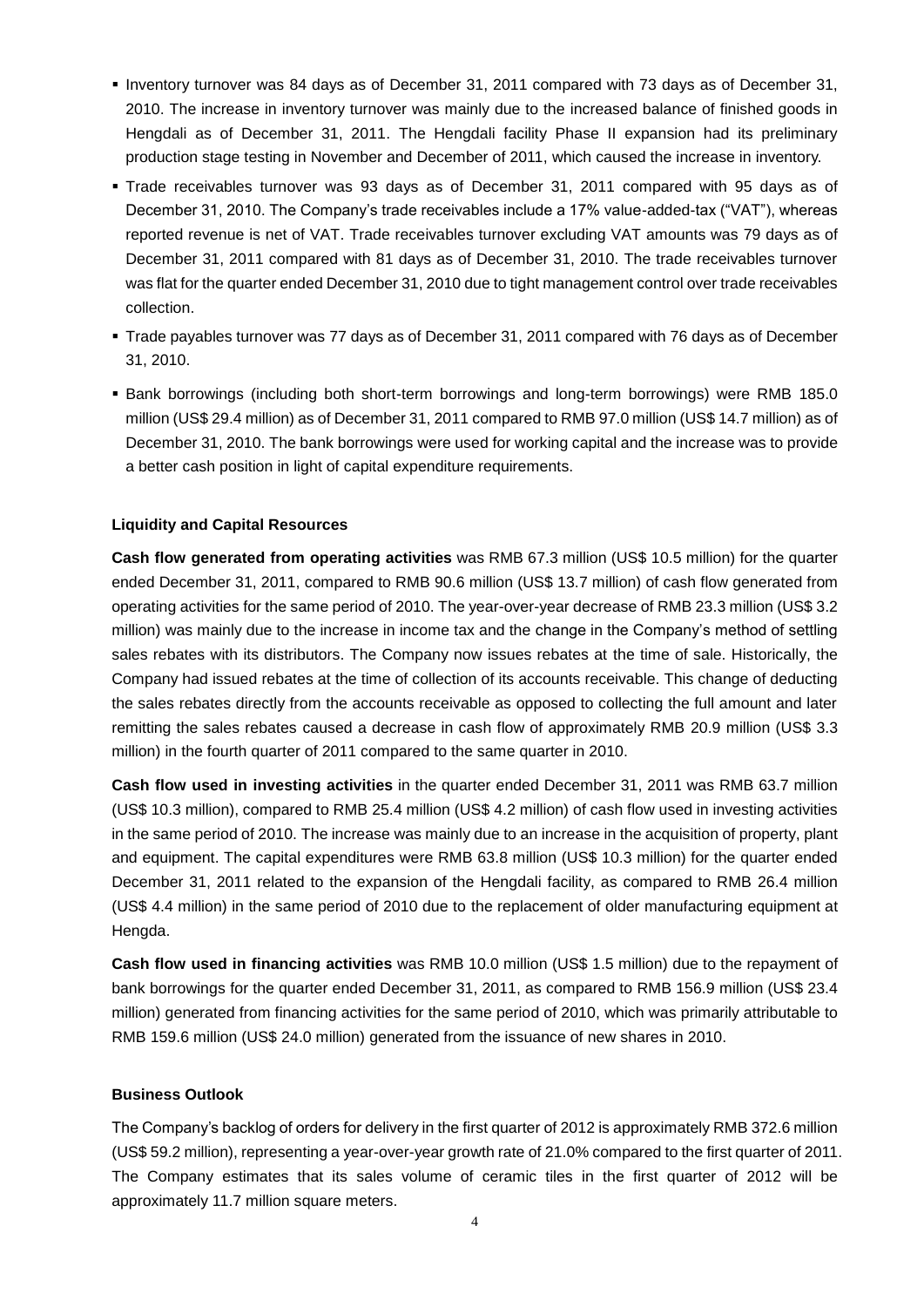#### **Plant Expansion and Capital Expenditures Update**

For the fourth quarter ended December 31, 2011, total capital expenditures for the Company were approximately RMB 63.8 million (US\$ 10.3 million). Of this amount, RMB 49.5 million (US\$ 7.8 million) related to Phase II of the Hengdali facility and RMB 14.3 million (US\$ 2.5 million) related to Phase III of the Hengdali facility, which is part of the Company's 2012 expansion plan.

For the year ended December 31, 2011, total capital expenditures for the Company were approximately RMB 441.6 million (US\$ 68.5 million). Of this amount, approximately RMB 155.3 million (US\$ 23.9 million) related to the Hengda facility, RMB 220.0 million (US\$ 34.1 million) related to Phase II of the Hengdali facility and RMB 66.3 million (US\$ 10.5 million) related to Phase III of the Hengdali facility.

The Company completed the expansion of the Hengda facility in the third quarter. The facility is now capable of producing 42 million square meters of ceramic tiles per year, up from 32 million square meters in the second quarter of 2011 and from 28 million square meters as of December 31, 2010. The Hengdali facility is also expanding its production capacity, which is expected to be 30 million square meters per year of ceramic tiles by the end of the second quarter 2012 from its current capacity of 10 million square meters per year. The actual production capacity of 2011 exceeds the current capacity by approximately 4 million square meters due to the smooth running of production and successful development of new products in phase II. This provided Hengdali having approximately 14 million square meters capacity in 2011. Since the fourth quarter of 2011, the Hengdali facility has been in the testing stage in terms of producing ceramic tiles and production is expected to begin by the second quarter of 2012 after the power supply is ready from the local power supply authority. After the completion of Phase II at Hengdali, together with the current capacity of the Hengda facility, China Ceramics expects to have a total annual production capacity of approximately 72 million square meters of ceramic tiles in 2012. It is expected that the planned capacity expansion of Phase III at Hengdali will provide an additional 14 million square meters of ceramic tiles in 2013.

The Company's expected capital expenditures for 2012 will be about \$38 million, the majority of which will be associated with the Phase III expansion of Hengdali. Management regularly reviews the level of capital expenditures spent throughout the year and may adjust its capital expenditures subject to market conditions.

The Company believes that its current cash balances, combined with its expected future cash flow from operations and its borrowing capacity, will be sufficient to meet the remaining capital expenditure requirements of the production capacity expansion associated with the Hengdali facility.

## **2012 Recognition and Award**

On February 7, 2012, China Ceramics' Chief Executive Officer, Mr. Jiadong Huang was named as Gaoan Municipal 2011 Executive Role Model. Led by Mr. Huang, Jiangxi Hengdali Ceramics Co., Ltd was the first ceramics company with facilities in Gaoan city.

## **Conference Call Information**

The Company will host a conference call at 8:00 am ET on Wednesday, March 7, 2012. Listeners may access the call by dialing +1 (866) 395-5819 five to ten minutes prior to the scheduled conference call time. International callers should dial +1 (706) 643-6986. The conference participant pass code is 57178750. A replay of the conference call will be available for 14 days starting from 11:00 pm EST on March 7, 2012. To access the replay, dial +1 (855) 859-2056. International callers should dial +1 (404) 537-3406. The pass code is 57178750 for the replay.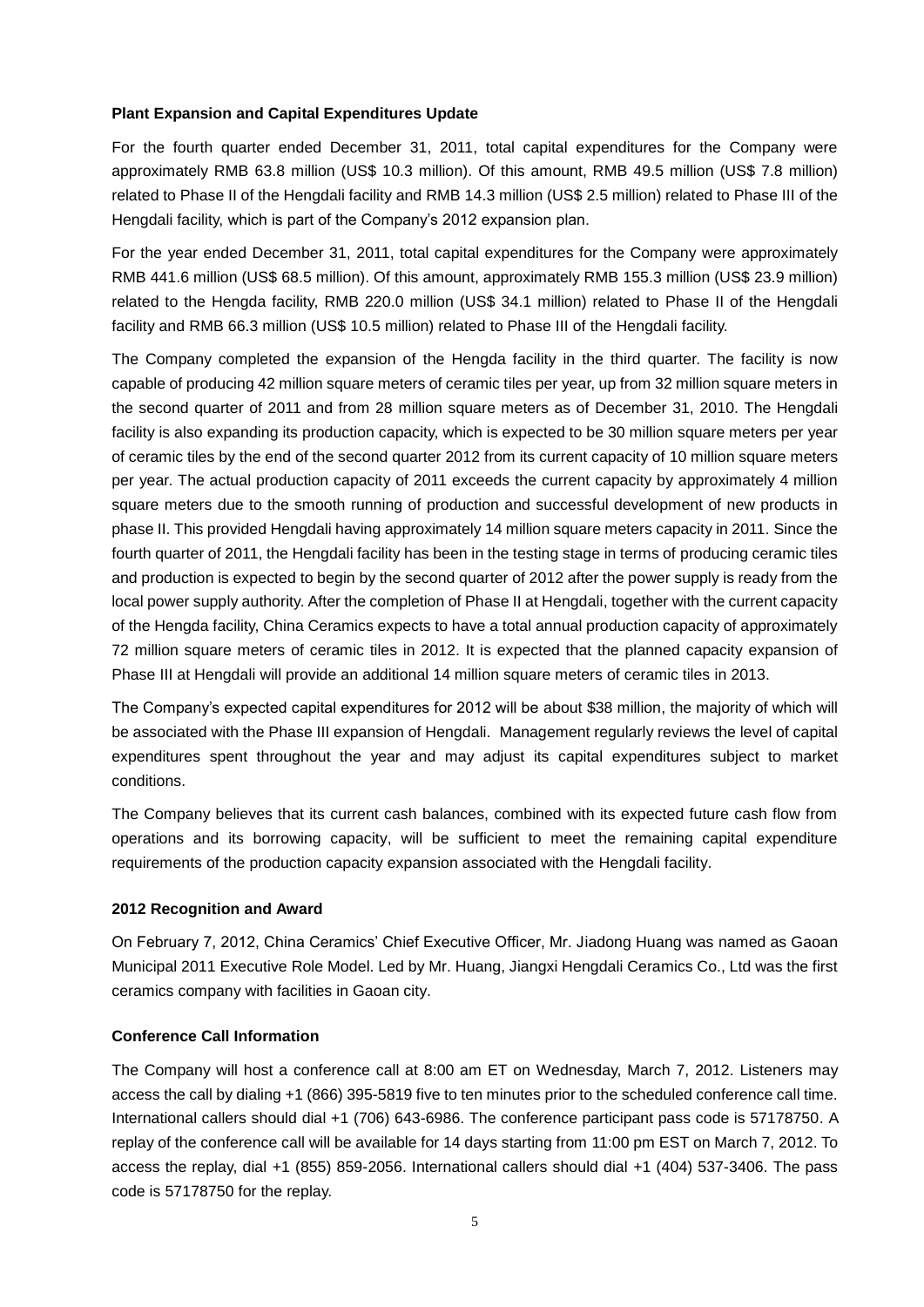#### **Upcoming Events**

The Company will attend the upcoming 24<sup>th</sup> Annual Roth Conference in Orange County, California. China Ceramics' CFO Edmund Hen will be presenting at the conference on March  $13<sup>th</sup>$ , at 5:00 pm. Investors who wish to meet with China Ceramics' CFO may contact ROTH Capital Partners or the Company's U.S. Investor Relations representative, David Rudnick at [david.rudnick@ccgir.com](mailto:david.rudnick@ccgir.com) or +1 (646) 626-4172.

#### **Annual Shareholders Meeting**

The Board of Directors has authorized the Annual Shareholders Meeting (ASM) to be held on May 16, 2012, at the offices of Loeb & Loeb, 345 Park Avenue, NY, NY 10154, commencing at 9:15am, EDT. The Record Date for determining shareholders who will be able to vote at the ASM will be April 6, 2012.

#### **About China Ceramics Co., Ltd**

China Ceramics Co., Ltd. is a leading manufacturer of ceramic tiles in China. The Company's ceramic tiles are used for exterior siding, interior flooring, and design in residential and commercial buildings. China Ceramics' products, sold under the "Hengda" or "HD", "Hengdeli" or "HDL", the "TOERTO" and "WULIQIAO" brands, and the "Pottery Capital of Tang Dynasty" brands, are available in over 2,000 style, color and size combinations and are distributed through a network of exclusive distributors as well as directly to large property developers. For more information, please visit [http://www.cceramics.com.](http://www.cceramics.com/)

#### **Currency Convenience Translation**

The Company's financial information is stated in Renminbi ("RMB"). The translation of RMB amounts into United States dollars in the earning release is included solely for the convenience of readers. For statements of financial position data, translation of RMB into U.S. dollars has been made using historic spot exchange rates published by [www.federalreserve.gov.](http://www.federalreserve.gov/) For statements of comprehensive income data and statements of cash flows data, translation of RMB into U.S. dollars has been made using the average of historical daily exchange rates. Such translations should not be construed as representations that RMB amounts could be converted into U.S. dollars at that rate or any other rate, or to be the amounts that would have been reported under IFRS.

#### *Safe Harbor Statement*

*Certain of the statements made in this press release are "forward-looking statements" within the meaning and protections of Section 27A of the Securities Act of 1933, as amended, and Section 21E of the Securities Exchange Act of 1934, as amended. Forward-looking statements include statements with respect to our beliefs, plans, objectives, goals, expectations, anticipations, assumptions, estimates, intentions, and future performance, and involve known and unknown risks, uncertainties and other factors, which may be beyond our control, and which may cause the actual results, performance, capital, ownership or achievements of the Company to be materially different from future results, performance or achievements expressed or implied by such forward-looking statements. All statements other than statements of historical fact are statements that could be forward-looking statements. You can identify these forward-looking statements through our use of words such as "may," "will," "anticipate," "assume," "should," "indicate," "would," "believe," "contemplate," "expect," "estimate," "continue," "plan," "point to," "project," "could," "intend," "target" and other similar words and expressions of the future.*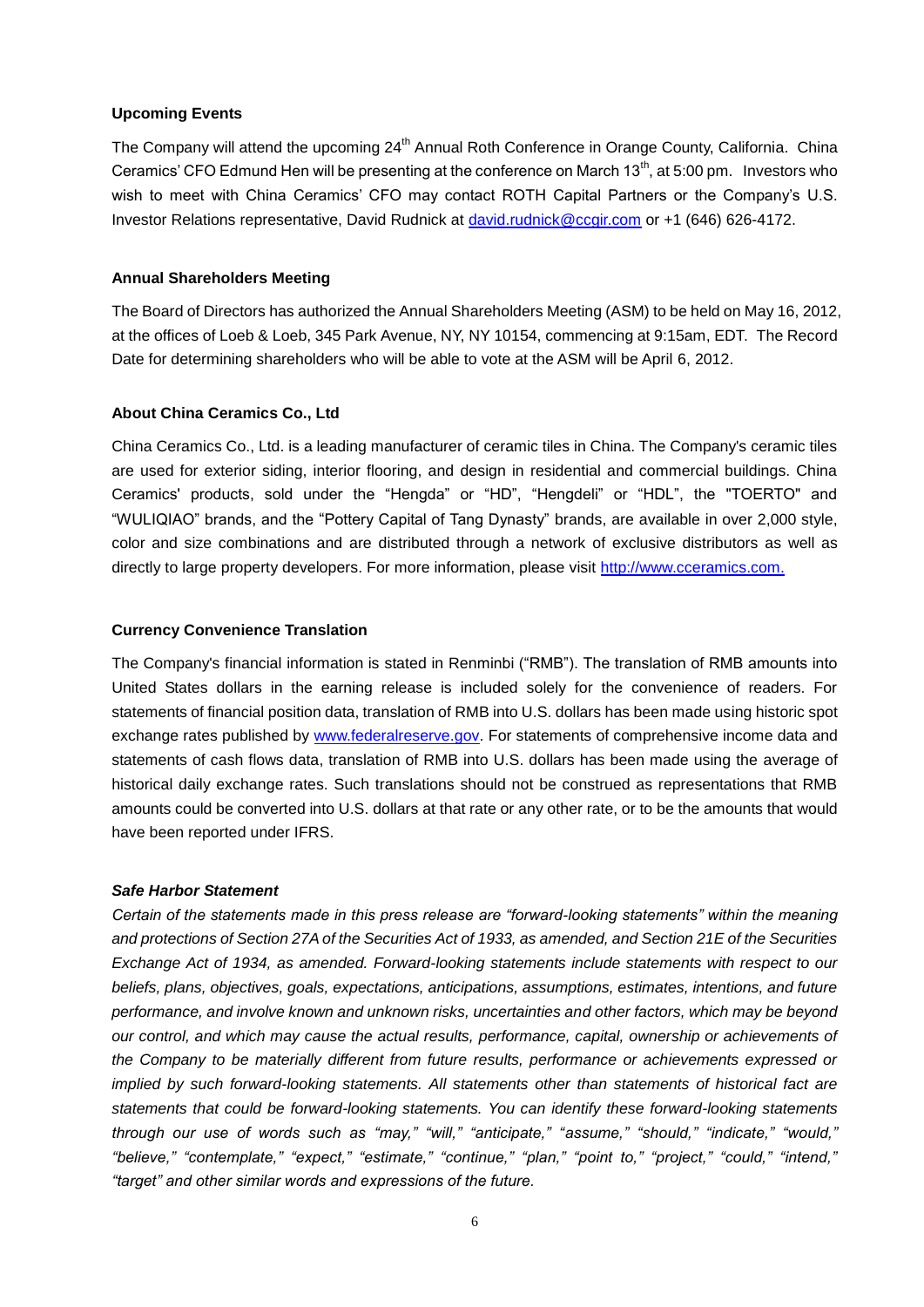*All written or oral forward-looking statements attributable to us are expressly qualified in their entirety by this cautionary notice, including, without limitation, those risks and uncertainties described in our annual report on Form 20-F for the year ended December 31, 2010 and otherwise in our SEC reports and filings, including the final prospectus for our offering. Such reports are available upon request from the Company, or from the Securities and Exchange Commission, including through the SEC's Internet website at http://www.sec.gov. We have no obligation and do not undertake to update, revise or correct any of the forward-looking statements after the date hereof, or after the respective dates on which any such statements otherwise are made.*

#### **FINANCIAL TABLES FOLLOW**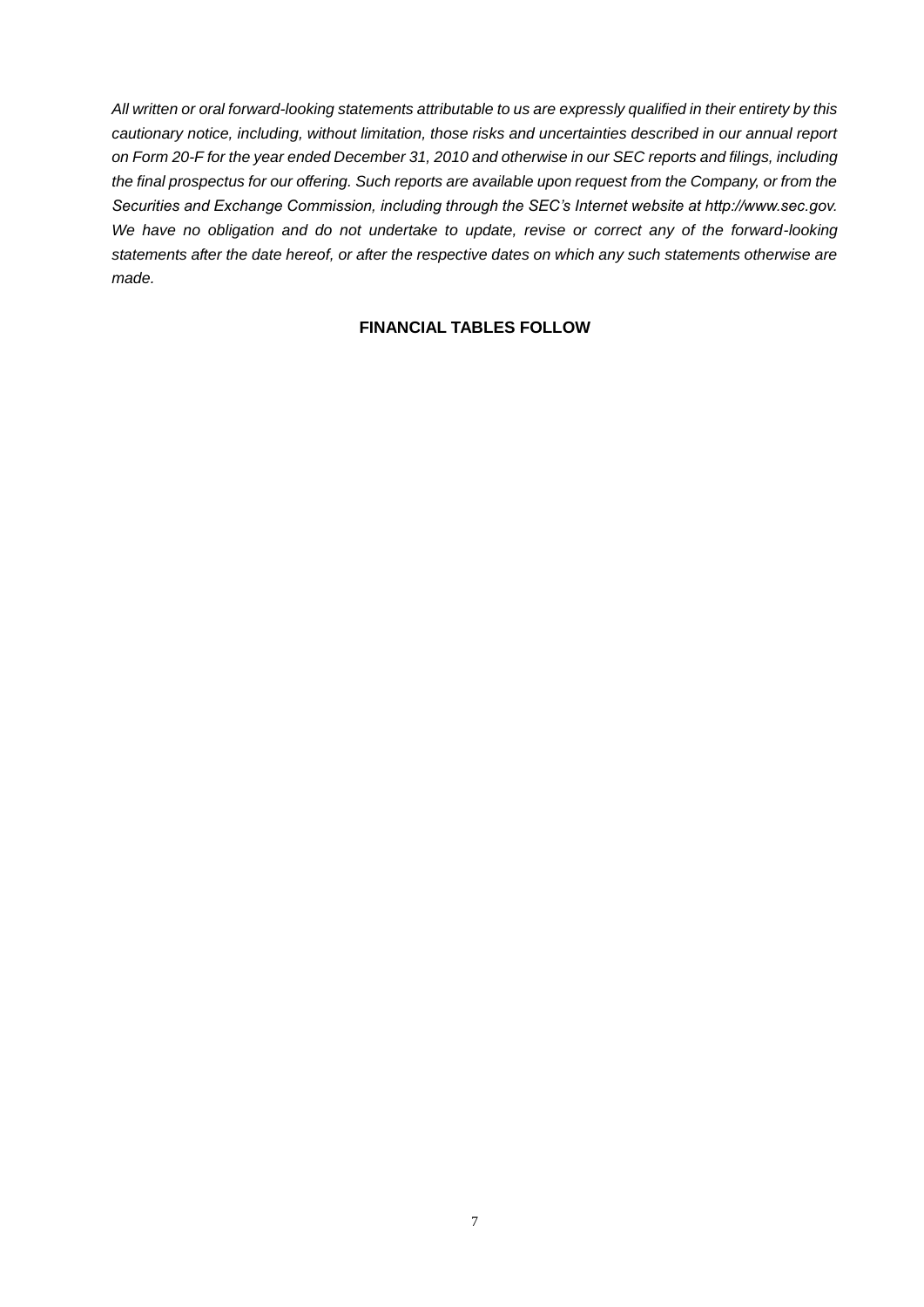# **CHINA CERAMICS CO., LTD. AND ITS SUBSIDIARIES CONDENSED CONSOLIDATED STATEMENTS OF FINANCIAL POSITION (RMB in thousands)**

|                                        | As at<br>December 31, 2011 | As at<br>December 31, 2010 |
|----------------------------------------|----------------------------|----------------------------|
|                                        | (Unaudited)                |                            |
| <b>ASSETS AND LIABILITIES</b>          |                            |                            |
| <b>Non-current assets</b>              |                            |                            |
| Property, plant and equipment          | 843,429                    | 459,161                    |
| Land use rights                        | 31,267                     | 31,936                     |
| Goodwill                               | 3,735                      | 3,735                      |
|                                        | 878,431                    | 494,832                    |
| <b>Current assets</b>                  |                            |                            |
| Inventories                            | 291,781                    | 177,217                    |
| Trade receivables                      | 473,209                    | 282,976                    |
| Prepayments and other receivables      | 26,377                     | 8,907                      |
| Cash and bank balances                 | 42,149                     | 263,495                    |
|                                        | 833,516                    | 732,595                    |
| <b>Current liabilities</b>             |                            |                            |
| Trade payables                         | 252,682                    | 178,382                    |
| Accrued liabilities and other payables | 44,349                     | 46,108                     |
| Interest-bearing bank borrowings       | 125,000                    | 72,000                     |
| Income tax payable                     | 35,090                     | 22,576                     |
|                                        | 457,121                    | 319,066                    |
| <b>Non-current liabilities</b>         |                            |                            |
| Long term borrowings                   | 60,000                     | 25,000                     |
| Deferred tax liabilities               | 1.087                      | 1.122                      |
|                                        | 61,087                     | 26,122                     |
| <b>Net current assets</b>              | 376,395                    | 413,529                    |
| <b>Net assets</b>                      | 1,193,739                  | 882,239                    |
| <b>EQUITY</b>                          |                            |                            |
| Total shareholders' equity             | 1,193,739                  | 882,239                    |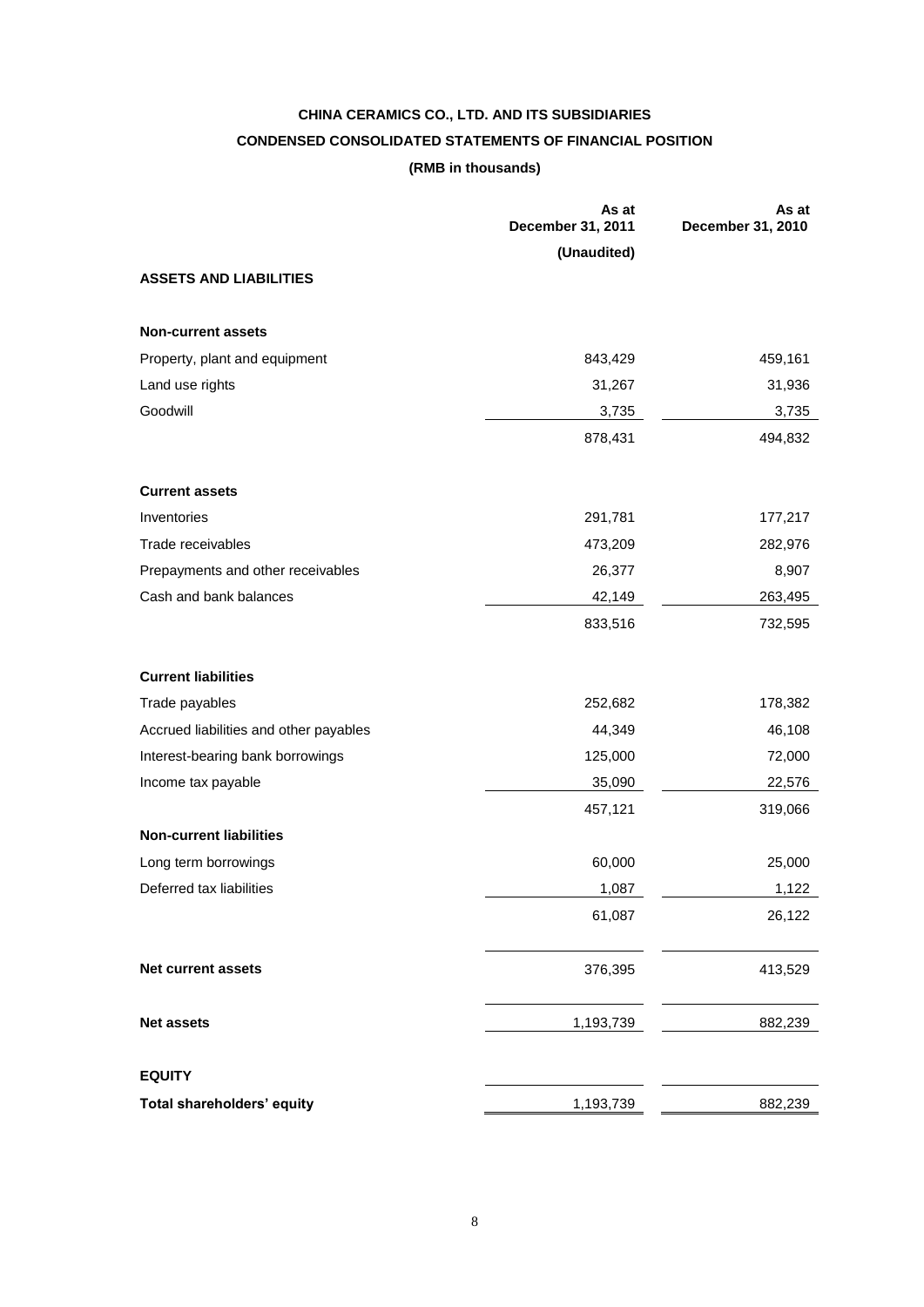# **CHINA CERAMICS CO., LTD. AND ITS SUBSIDIARIES**

## **CONDENSED CONSOLIDATED STATEMENT OF COMPREHENSIVE INCOME**

#### **(RMB in thousands, except EPS and share data)**

|                                                 |                       | Three months ended |                       | Year ended            |                       |  |
|-------------------------------------------------|-----------------------|--------------------|-----------------------|-----------------------|-----------------------|--|
|                                                 | <b>December</b><br>31 | September<br>30    | <b>December</b><br>31 | <b>December</b><br>31 | <b>December</b><br>31 |  |
|                                                 | 2011                  | 2011               | 2010                  | 2011                  | 2010                  |  |
|                                                 | (Unaudited)           | (Unaudited)        | (Unaudited)           | (Unaudited)           |                       |  |
| Revenue                                         | 404,452               | 406,934            | 273,050               | 1,491,574             | 1,068,551             |  |
| Cost of Sales                                   | (265, 102)            | (287, 786)         | (181, 553)            | (1,024,336)           | (729, 576)            |  |
| Gross profit                                    | 139,350               | 119,148            | 91,497                | 467,238               | 338,975               |  |
| Selling and distribution<br>expenses            | (3,093)               | (3, 143)           | (2, 444)              | (11, 832)             | (7, 176)              |  |
| Administrative expenses                         | (12, 199)             | (8,690)            | (6, 498)              | (46,079)              | (25, 524)             |  |
| Finance costs                                   | (3,771)               | (3, 126)           | (1, 544)              | (11,067)              | (6, 170)              |  |
| Other income/(expenses)                         | 5,148                 | (1, 842)           | 1,045                 | 2,244                 | 3,966                 |  |
| Profit before taxation                          | 125,435               | 102,347            | 82,056                | 400,504               | 304,071               |  |
| Income tax expense                              | (33, 265)             | (26, 498)          | (21, 549)             | (106, 065)            | (78, 597)             |  |
| Net Profit for the period                       | 92,170                | 75,849             | 60,507                | 294,439               | 225,474               |  |
| Attributable to:<br>Shareholders of the Company |                       |                    |                       |                       |                       |  |
| EPS-Basic                                       | 4.51                  | 4.16               | 3.71                  | 14.41                 | 16.96                 |  |
| <b>EPS-Diluted</b>                              | 4.51                  | 4.16               | 3.71                  | 14.41                 | 16.96                 |  |
| Shares used in calculating basic<br><b>EPS</b>  |                       |                    |                       |                       |                       |  |
| <b>Basic</b>                                    | 20,430,838            | 18,254,002         | 16,287,698            | 20,430,838            | 13,292,189            |  |
| Diluted                                         | 20,430,838            | 18,254,002         | 16,287,698            | 20,430,838            | 13,292,189            |  |

#### **CHINA CERAMICS CO., LTD. AND ITS SUBSIDIARIES**

#### **SALES VOLUME AND AVERAGE SELLING PRICE**

|                                                |                       | Three months ended     |             | Year ended            |                       |  |
|------------------------------------------------|-----------------------|------------------------|-------------|-----------------------|-----------------------|--|
|                                                | <b>December</b><br>31 | <b>September</b><br>30 |             | <b>December</b><br>31 | <b>December</b><br>31 |  |
|                                                | 2011                  | 2011                   | 2010        | 2011                  | 2010                  |  |
|                                                | (Unaudited)           | (Unaudited)            | (Unaudited) | (Unaudited)           |                       |  |
| Sales volume (square meters)                   | 12,355,462            | 14,643,786             | 10.110.484  | 52,163,367            | 40,899,720            |  |
| Average Selling Price (in<br>RMB/square meter) | 32.7                  | 27.8                   | 27.0        | 28.6                  | 26.1                  |  |
| Average Selling Price (in<br>USD/square meter) | 5.2                   | 4.3                    | 4.2         | 4.4                   | 3.9                   |  |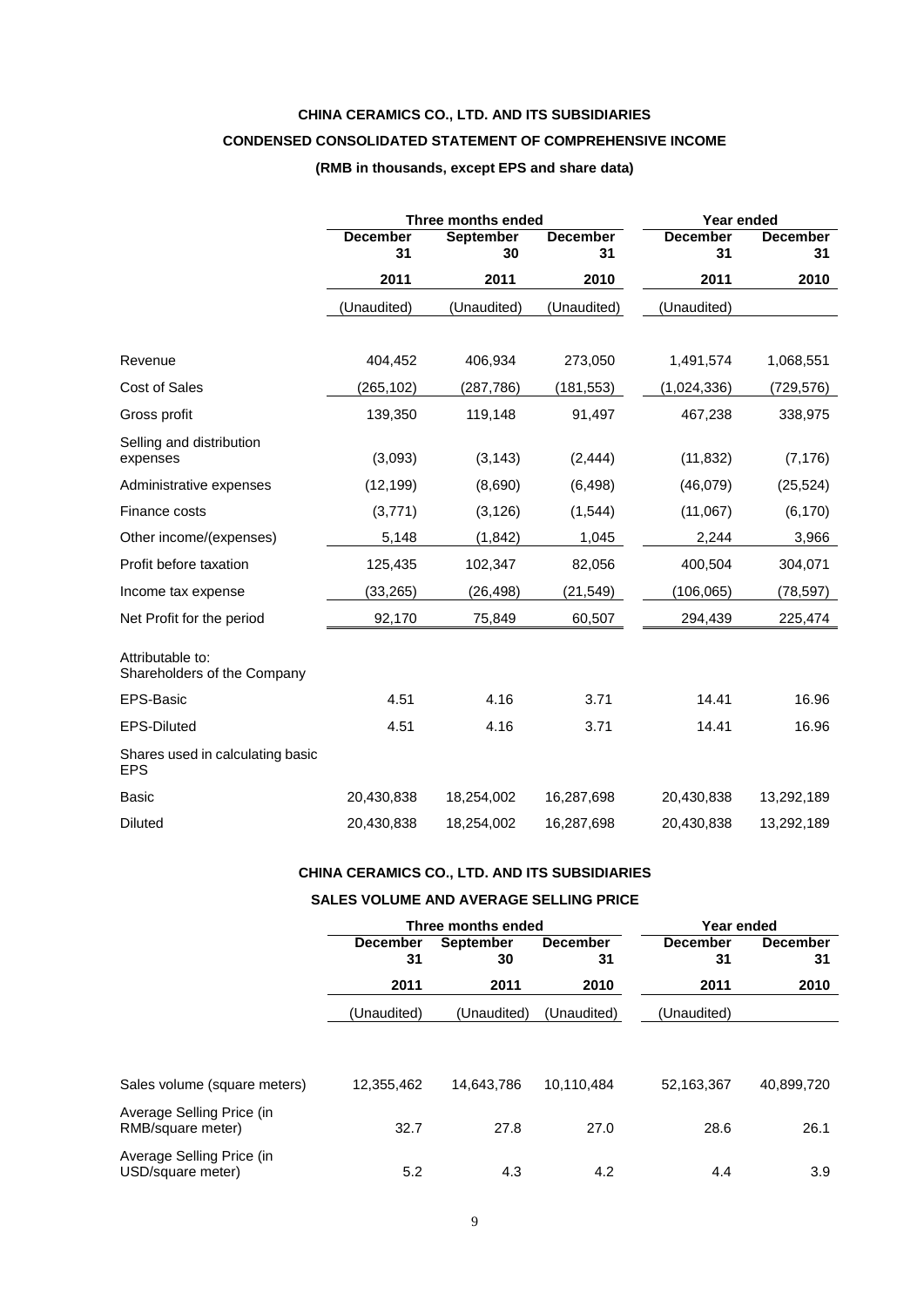#### **About Non-GAAP Financial Measures**

In addition to China Ceramics' condensed consolidation financial results under International Financial Reporting Standards ("IFRS"), the Company also provides Non-IFRS financial measures (referred to as Non-GAAP financial measures) for the fourth quarter of 2011, including Non-GAAP profit before taxation, Non-GAAP net income and Non-GAAP earnings per fully diluted shares, all of which exclude the share-based compensation expenses from their comparable GAAP measure. The Company believes that these Non-GAAP financial measures provide investors with another method for assessing China Ceramics' operating results in a manner that is focused on the performance of its ongoing operations and excludes share-based compensation expenses incurred for the stock option program. Readers are cautioned not to view Non-GAAP results on a stand-alone basis or as a substitute for results under GAAP, or as being comparable to results reported or forecasted by other companies, and should refer to the reconciliation of GAAP results with Non-GAAP results below. The Company believes that both management and investors benefit from referring to these Non-GAAP financial measures in assessing the performance of China Ceramics and when planning and forecasting future periods. The accompanying tables have more details on the GAAP financial measures that are most directly comparable to Non-GAAP financial measures and the related reconciliation between these financial measures.

#### **CHINA CERAMICS CO., LTD. Unaudited Reconciliation of GAAP to Non-GAAP Three months ended December 31, 2011**

|                        | <b>GAAP</b><br><b>RMB'000</b> | <b>RMB'000</b> | <b>Non-GAAP</b><br><b>RMB'000</b> | <b>GAAP</b><br><b>USD'000</b> | (1)<br><b>USD'000</b> | <b>Non-GAAP</b><br><b>USD'000</b> |
|------------------------|-------------------------------|----------------|-----------------------------------|-------------------------------|-----------------------|-----------------------------------|
| Profit before taxation | 125.435                       | 5.376          | 130.811                           | 19.733                        | 846                   | 20.579                            |
| Net profit             | 92.170                        | 5.376          | 97.546                            | 14.500                        | 846                   | 15.346                            |
| EPS-Basic              | 4.51                          |                | 4.77                              | 0.71                          |                       | 0.75                              |
| EPS-Diluted            | 4.51                          |                | 4.77                              | 0.71                          |                       | 0.75                              |

#### **CHINA CERAMICS CO., LTD. Unaudited Reconciliation of GAAP to Non-GAAP Year ended December 31, 2011**

|                        | <b>GAAP</b><br><b>RMB'000</b> | (1)<br><b>RMB'000</b> | <b>Non-GAAP</b><br><b>RMB'000</b> | <b>GAAP</b><br><b>USD'000</b> | (1)<br><b>USD'000</b> | <b>Non-GAAP</b><br><b>USD'000</b> |
|------------------------|-------------------------------|-----------------------|-----------------------------------|-------------------------------|-----------------------|-----------------------------------|
| Profit before taxation | 400.504                       | 17.295                | 417.799                           | 62.123                        | 2.683                 | 64.806                            |
| Net profit             | 294.439                       | 17.295                | 311.734                           | 45.671                        | 2.683                 | 48,354                            |
| EPS-Basic              | 14.41                         |                       | 15.26                             | 2.24                          |                       | 2.37                              |
| EPS-Diluted            | 14.41                         |                       | 15.26                             | 2.24                          |                       | 2.37                              |

*(1) Share-based compensation.*

*\* There were no similar Non-GAAP adjustments for the fourth quarter ended December 31, 2010 and the year ended December 31, 2010. Therefore, there was no reconciliation between the GAAP financial measures and the Non-GAAP financial measures for these two periods.*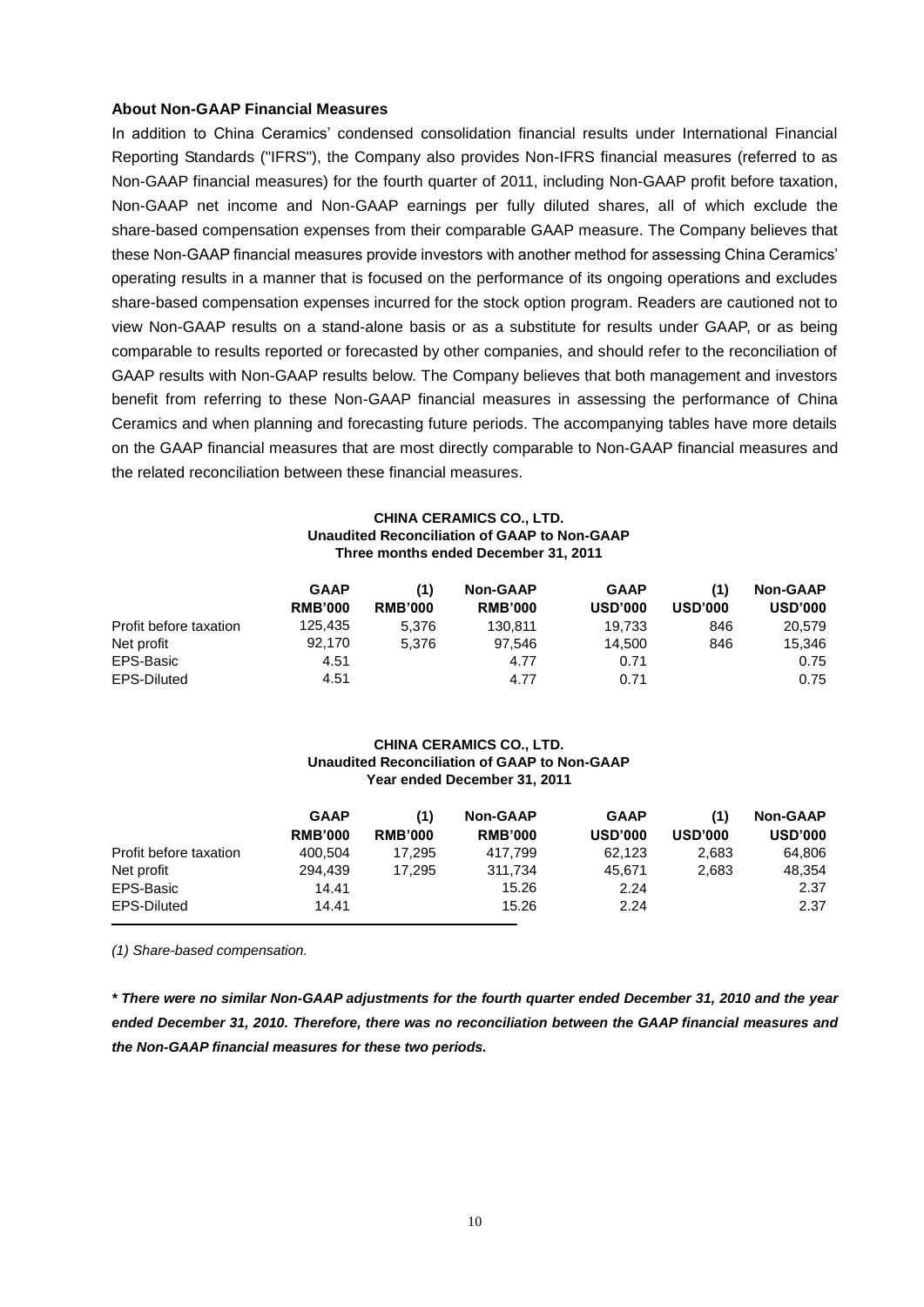# **CHINA CERAMICS CO., LTD. AND ITS SUBSIDIARIES CONDENSED CONSOLIDATED STATEMENTS OF CASH FLOWS**

**(RMB in thousands)**

|                                                                  | Three months ended |                  | Year ended           |                 |                 |
|------------------------------------------------------------------|--------------------|------------------|----------------------|-----------------|-----------------|
|                                                                  |                    |                  |                      |                 |                 |
|                                                                  | <b>December</b>    | <b>September</b> | <b>December</b>      | <b>December</b> | <b>December</b> |
|                                                                  | 31                 | 30               | 31                   | 31              | 31              |
|                                                                  | 2011               | 2011             | 2010                 | 2011            | 2010            |
|                                                                  | (Unaudited)        | (Unaudited)      | (Unaudited)          | (Unaudited)     |                 |
| Cash flows from operating activities                             |                    |                  |                      |                 |                 |
| Profit before taxation                                           | 125,435            | 102,346          | 82,056               | 400,504         | 304,071         |
| Adjustments for                                                  |                    |                  |                      |                 |                 |
| Amortization of land use rights                                  | 167                | 167              | 167                  | 669             | 668             |
| Depreciation of property, plant                                  |                    |                  |                      |                 |                 |
| and equipment                                                    | 15,022             | 13,261           | 8,528                | 48,410          | 30,195          |
| Lose/(gain) on disposal of property,                             |                    |                  |                      |                 |                 |
| plant and equipment                                              |                    | 313              | (128)                | 1,155           | (485)           |
| Share-based compensation                                         | 5,376              | 2,401            |                      | 17,295          |                 |
| Finance costs                                                    | 3,771              | 3,126            | 1,544                | 11,067          | 6,170           |
| Interest income                                                  | (63)               | (96)             | (93)                 | (494)           | (377)           |
| Operating profit before working capital                          |                    |                  |                      |                 |                 |
| changes                                                          | 149,708            | 121,518          | 92,074               | 478,606         | 340,242         |
| Increase in inventories                                          | (35, 304)          | (938)            | (26, 995)            | (114, 564)      | (51,086)        |
| (Increase)/decrease in trade                                     |                    |                  |                      |                 |                 |
| receivables                                                      | 2,904              | (40, 495)        | 82,141               | (190, 233)      | (12, 136)       |
| (Increase)/decrease in other                                     |                    |                  |                      |                 |                 |
| receivables and prepayments                                      | (10, 943)          | 3,272            | (8,069)              | (17, 470)       | (4,623)         |
| Increase/(decrease) in trade payables                            | (6,957)            | 13,629           | 20,582               | 74,301          | 40,578          |
| Increase/(decrease) in accrued<br>liabilities and other payables | (2,041)            | 1,832            |                      | (1,760)         | (29, 869)       |
|                                                                  |                    | 98,818           | (44, 623)<br>115,110 | 228,880         | 283,106         |
| Cash generated from operations                                   | 97,367             | (3, 126)         | (1, 544)             | (11,067)        | (6, 170)        |
| Interest paid                                                    | (3,771)            |                  |                      | (93, 586)       |                 |
| Income tax paid                                                  | (26, 258)          | (25, 708)        | (23, 014)            |                 | (72, 695)       |
| Net cash generated from operating                                |                    |                  |                      |                 |                 |
| activities                                                       | 67,338             | 69,984           | 90,552               | 124,227         | 204,241         |
| Cash flows from investing activities                             |                    |                  |                      |                 |                 |
| Proceed from disposal of property,                               |                    |                  |                      |                 |                 |
| plant and equipment                                              |                    | 2,263            | 936                  | 7,772           | 4,092           |
| Acquisition of property, plant and                               |                    |                  |                      |                 |                 |
| equipment                                                        | (63, 760)          | (133, 381)       | (26, 441)            | (441, 605)      | (222, 246)      |
| Interest received                                                | 63                 | 96               | 93                   | 494             | 377             |
| Acquisition of subsidiary, net of cash                           |                    |                  |                      |                 |                 |
| acquired                                                         |                    |                  |                      |                 | (36, 311)       |
| Net cash used in investing activities                            | (63,697)           | (131, 022)       | (25, 412)            | (433, 339)      | (254, 088)      |
|                                                                  |                    |                  |                      |                 |                 |
| Cash flows from financing activities                             |                    |                  |                      |                 |                 |
| Bank borrowings obtained                                         | 33,000             | 68,800           |                      | 173,000         | 72,700          |
| Repayment of short-term loans                                    | (43,000)           | (10, 800)        | (2,700)              | (85,000)        | (62, 200)       |
| Proceeds from issuance of ordinary<br>shares                     |                    |                  | 159,551              |                 | 159,551         |
| Purchase of warrants                                             |                    |                  |                      |                 | (6, 803)        |
|                                                                  |                    |                  |                      |                 |                 |
| Net cash generated from/(used in)                                |                    |                  |                      |                 |                 |
| financing activities                                             | (10,000)           | 58,000           | 156,851              | 88,000          | 163,248         |
| Net increase/(decrease) in cash and                              |                    |                  |                      |                 |                 |
| cash equivalents                                                 | (6, 359)           | (3,038)          | 221,991              | (221, 112)      | 113,401         |
| Cash and cash equivalents,                                       |                    |                  |                      |                 |                 |
| beginning of period                                              | 48,545             | 51,646           | 41,478               | 263,495         | 150,121         |
| Effect of foreign exchange rate                                  |                    |                  |                      |                 |                 |
| differences                                                      | (37)               | (63)             | 26                   | (234)           | (27)            |
| Cash and cash equivalents,                                       |                    |                  |                      |                 |                 |
| end of period                                                    | 42,149             | 48,545           | 263,495              | 42,149          | 263,495         |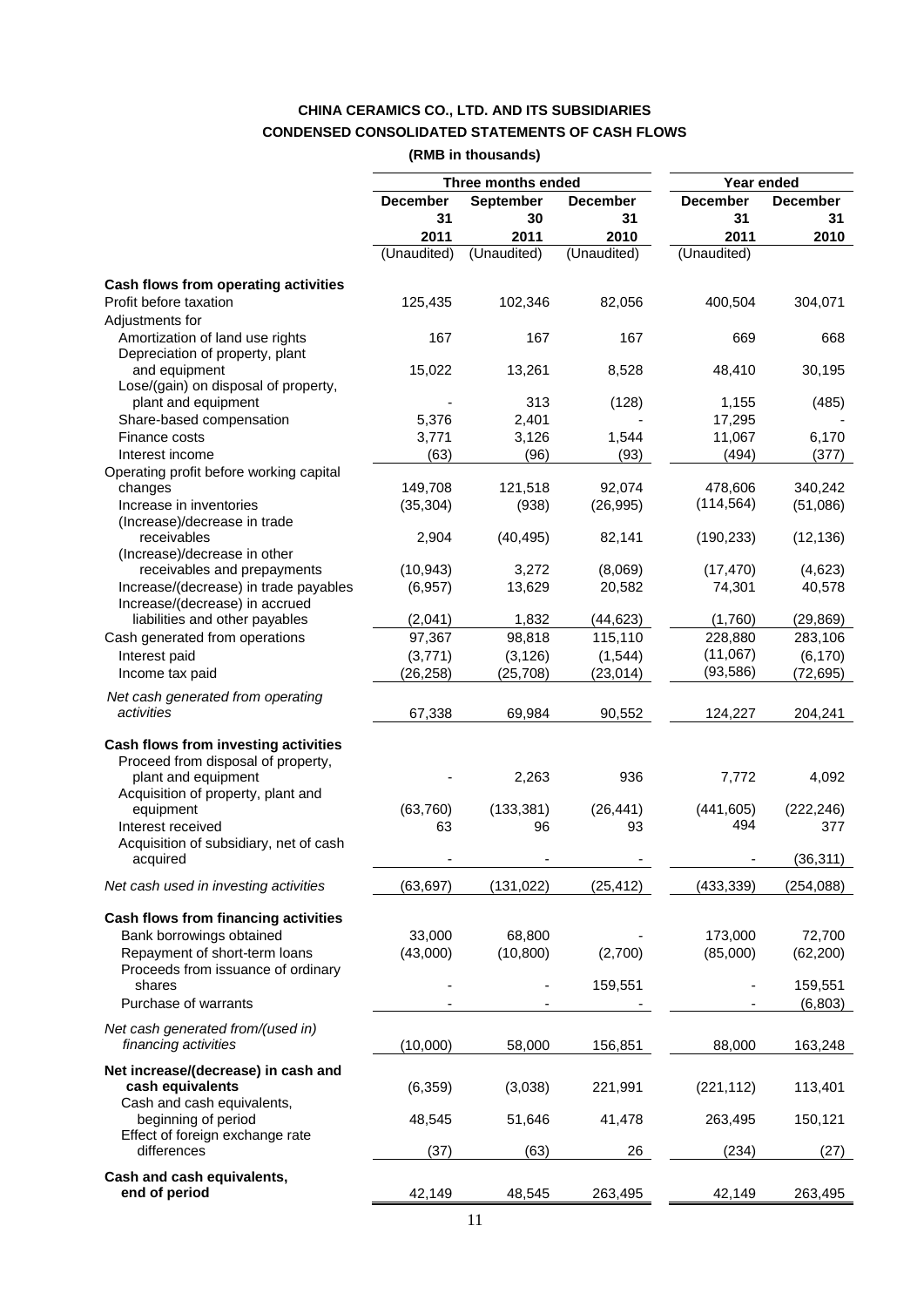# **CHINA CERAMICS CO., LTD. AND ITS SUBSIDIARIES UNAUDITED CONDENSED CONSOLIDATED STATEMEMTS OF FINANCIAL POSITION (U.S Dollar in thousands)**

|                                        | As at<br>December 31, 2011 | As at<br>December 31, 2010 |
|----------------------------------------|----------------------------|----------------------------|
| <b>ASSETS AND LIABILITIES</b>          |                            |                            |
| <b>Non-current assets</b>              |                            |                            |
| Property, plant and equipment          | 134,007                    | 69,570                     |
| Land use rights                        | 4,968                      | 4,839                      |
| Goodwill                               | 593                        | 566                        |
|                                        | 139,568                    | 74,975                     |
| <b>Current assets</b>                  |                            |                            |
| Inventories                            | 46,359                     | 26,851                     |
| Trade receivables                      | 75,185                     | 42,875                     |
| Prepayments and other receivables      | 4,191                      | 1,350                      |
| Cash and bank balances                 | 6,697                      | 39,923                     |
|                                        | 132,432                    | 110,999                    |
| <b>Current liabilities</b>             |                            |                            |
| Trade payables                         | 40,147                     | 27,028                     |
| Accrued liabilities and other payables | 7,047                      | 6,986                      |
| Interest-bearing bank borrowings       | 19,860                     | 10,909                     |
| Income tax payable                     | 5,575                      | 3,421                      |
|                                        | 72,629                     | 48,344                     |
| <b>Non-current liabilities</b>         |                            |                            |
| Long term borrowings                   | 9,533                      | 3,788                      |
| Deferred tax liabilities               | 173                        | 170                        |
|                                        | 9,706                      | 3,958                      |
| <b>Net current assets</b>              | 59,803                     | 62,655                     |
| <b>Net assets</b>                      | 189,665                    | 133,672                    |
| <b>EQUITY</b>                          |                            |                            |
| Total shareholders' equity             | 189,665                    | 133,672                    |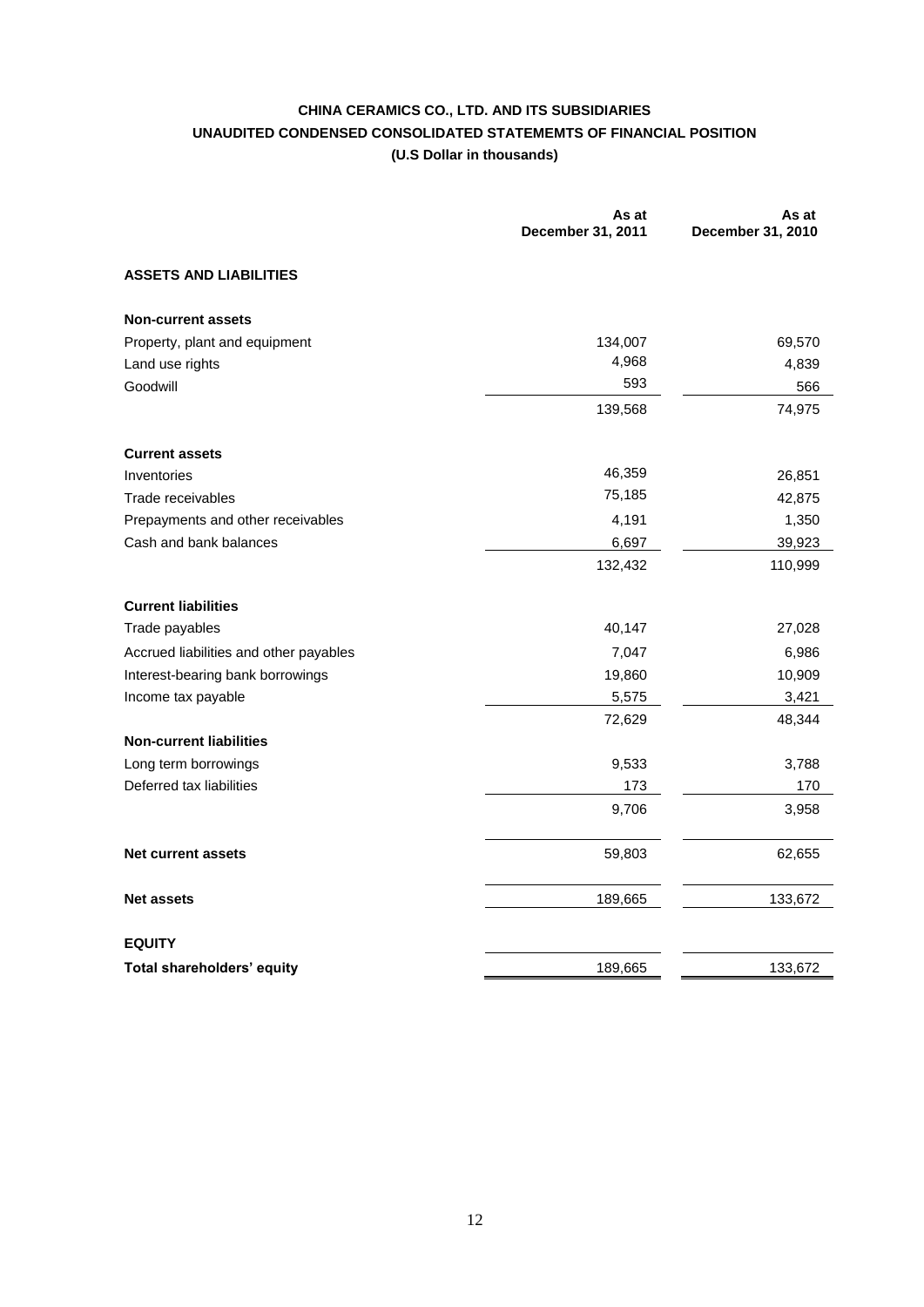## **CHINA CERAMICS CO., LTD. AND ITS SUBSIDIARIES**

## **UNAUDITED CONDENSED CONSOLIDATED STATEMENT OF COMPREHENSIVE INCOME**

|                                                    | Three months ended    |                        |                       | Year ended            |                       |  |
|----------------------------------------------------|-----------------------|------------------------|-----------------------|-----------------------|-----------------------|--|
|                                                    | <b>December</b><br>31 | <b>September</b><br>30 | <b>December</b><br>31 | <b>December</b><br>31 | <b>December</b><br>31 |  |
|                                                    | 2011                  | 2011                   | 2010                  | 2011                  | 2010                  |  |
|                                                    |                       |                        |                       |                       |                       |  |
| Revenue                                            | 63,828                | 63,397                 | 42,474                | 231,361               | 159,178               |  |
| <b>Cost of Sales</b>                               | (41, 884)             | (44, 825)              | (28, 284)             | (158, 887)            | (108, 682)            |  |
| Gross profit                                       | 21,944                | 18,572                 | 14,190                | 72,474                | 50,496                |  |
| Selling and distribution<br>expenses               | (488)                 | (490)                  | (375)                 | (1,835)               | (1,069)               |  |
| Administrative expenses                            | (1,926)               | (1, 364)               | (1,011)               | (7, 147)              | (3,802)               |  |
| Finance costs                                      | (593)                 | (486)                  | (240)                 | (1,717)               | (919)                 |  |
| Other income/(expenses)                            | 796                   | (286)                  | 162                   | 348                   | 591                   |  |
| Profit before taxation                             | 19,733                | 15,946                 | 12,726                | 62,123                | 45,297                |  |
| Income tax expense                                 | (5, 233)              | (4, 130)               | (3,339)               | (16,452)              | (11, 708)             |  |
| Net Profit for the period                          | 14,500                | 11,816                 | 9,387                 | 45,671                | 33,589                |  |
| Attributable to:<br>Shareholders of the<br>Company |                       |                        |                       |                       |                       |  |
| <b>EPS-Basic</b>                                   | 0.71                  | 0.65                   | 0.58                  | 2.24                  | 2.53                  |  |
| <b>EPS-Diluted</b>                                 | 0.71                  | 0.65                   | 0.58                  | 2.24                  | 2.53                  |  |
| Shares used in calculating<br>basic EPS            |                       |                        |                       |                       |                       |  |
| Basic                                              | 20,430,838            | 18,254,002             | 16,287,698            | 20,430,838            | 13,292,189            |  |
| Diluted                                            | 20,430,838            | 18,254,002             | 16,287,698            | 20,430,838            | 13,292,189            |  |

## **(U.S Dollar in thousands, except EPS and share data)**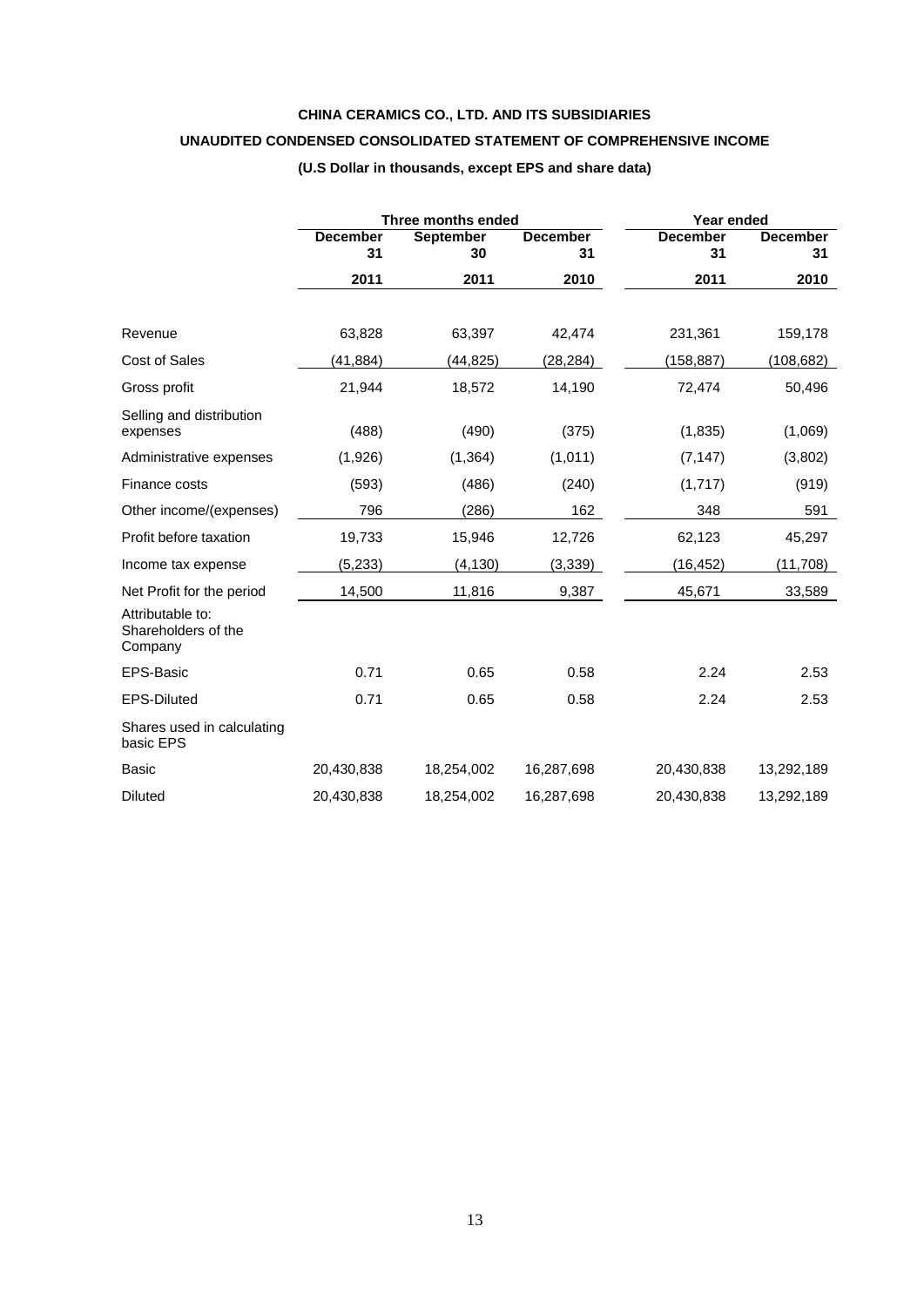# **CHINA CERAMICS CO., LTD. AND ITS SUBSIDIARIES UNAUDITED CONDENSED CONSOLIDATED STATEMENTS OF CASH FLOWS (U.S Dollar in thousands)**

|                                                                    |                 | Three months ended |                 | Year ended      |                   |
|--------------------------------------------------------------------|-----------------|--------------------|-----------------|-----------------|-------------------|
|                                                                    | <b>December</b> | September          | <b>December</b> | <b>December</b> | <b>December</b>   |
|                                                                    | 31              | 30                 | 31              | 31              | 31                |
|                                                                    | 2011            | 2011               | 2010            | 2011            | 2010              |
| Cash flows from operating activities                               |                 |                    |                 |                 |                   |
| Profit before taxation                                             | 19,733          | 15,946             | 12,726          | 62,123          | 45,297            |
| Adjustments for                                                    |                 |                    |                 |                 |                   |
| Amortization of land use rights<br>Depreciation of property, plant | 27              | 26                 | 27              | 104             | 100               |
| and equipment                                                      | 2,364           | 2.064              | 1,319           | 7,509           | 4,498             |
| Lose/(gain) on disposal of property,                               |                 |                    |                 |                 |                   |
| plant and equipment                                                |                 | 49                 | (20)            | 178             | (72)              |
| Share-based compensation                                           | 846             | 380                |                 | 2,683           |                   |
| Finance costs                                                      | 593             | 486                | 240             | 1,717           | 919               |
| Interest income                                                    | (11)            | (15)               | (14)            | (77)            | (56)              |
| Operating profit before working capital                            |                 |                    |                 |                 |                   |
| Changes                                                            | 23,552          | 18,936             | 14,278          | 74,237          | 50,686            |
| Decrease in inventories                                            | (5, 555)        | (224)              | (4,076)         | (17, 770)       | (7,610)           |
| (Increase)/decrease in trade<br>receivables                        | 257             | (6, 395)           | 12,023          | (29, 507)       | (1,808)           |
| (Increase)/decrease in other                                       |                 |                    |                 |                 |                   |
| receivables and prepayments                                        | (1,704)         | 494                | (1, 195)        | (2,710)         | (689)             |
| Increase/(decrease) in trade payables                              | (997)           | 2,168              | 3,111           | 11,525          | 6,045             |
| Increase/(decrease) in accrued                                     |                 |                    |                 |                 |                   |
| liabilities and other payables                                     | (316)           | 280                | (6, 613)        | (273)           | (4, 449)          |
| Cash generated from operations                                     | 15,237          | 15,259             | 17,528          | 35,502          | 42,175            |
| Interest paid                                                      | (593)           | (486)              | (240)           | (1,717)         | (919)             |
| Income tax paid                                                    | (4, 140)        | (4,004)            | (3, 541)        | (14, 516)       | (10, 829)         |
|                                                                    |                 |                    |                 |                 |                   |
| Net cash generated from operating                                  |                 |                    |                 |                 |                   |
| activities                                                         | 10,504          | 10,769             | 13,747          | 19,269          | 30,427            |
| Cash flows from investing activities                               |                 |                    |                 |                 |                   |
| Proceed from disposal of property,                                 |                 |                    |                 |                 |                   |
| plant and equipment                                                |                 | 355                | 147             | 1,198           | 610               |
| Acquisition of property, plant and                                 |                 |                    |                 |                 |                   |
| Equipment                                                          | (10, 269)       | (20, 802)          | (4, 381)        | (68, 498)       | (33, 107)         |
| Interest received                                                  | 11              | 15                 | 14              | 77              | 56                |
| Acquisition of subsidiary, net of cash                             |                 |                    |                 |                 |                   |
| Acquired                                                           |                 |                    |                 |                 | (5,318)           |
| Net cash used in investing activities                              | (10, 258)       | (20, 432)          | (4,220)         | (67, 223)       | (37, 759)         |
| Cash flows from financing activities                               |                 |                    |                 |                 |                   |
| Bank borrowings obtained                                           | 5,259           | 10,674             |                 | 26,834          |                   |
| Repayment of short-term loans                                      | (6, 713)        | (1,695)            | (537)           | (13, 185)       | 10,830<br>(9,266) |
| Proceeds from issuance of ordinary                                 |                 |                    |                 |                 |                   |
| shares                                                             |                 |                    | 23,981          |                 | 23,981            |
| Purchase of warrants                                               |                 |                    |                 |                 | (996)             |
|                                                                    |                 |                    |                 |                 |                   |
| Net cash generated from/(used in                                   |                 |                    |                 |                 |                   |
| financing activities                                               | (1, 454)        | 8,979              | 23,444          | 13,649          | 24,549            |
| Net increase/(decrease) in cash and                                |                 |                    |                 |                 |                   |
| cash equivalents                                                   | (1,208)         | (684)              | 32,971          | (34, 305)       | 17,217            |
| Cash and cash equivalents,                                         |                 |                    |                 |                 |                   |
| beginning of period                                                | 7,611           | 7,990              | 6,193           | 39,923          | 21,957            |
| Effect of foreign exchange rate                                    |                 |                    |                 |                 |                   |
| differences                                                        | 294             | 305                | 759             | 1,079           | 749               |
| Cash and cash equivalents,                                         |                 |                    |                 |                 |                   |
| end of period                                                      | 6,697           | 7,611              | 39,923          | 6,697           | 39,923            |